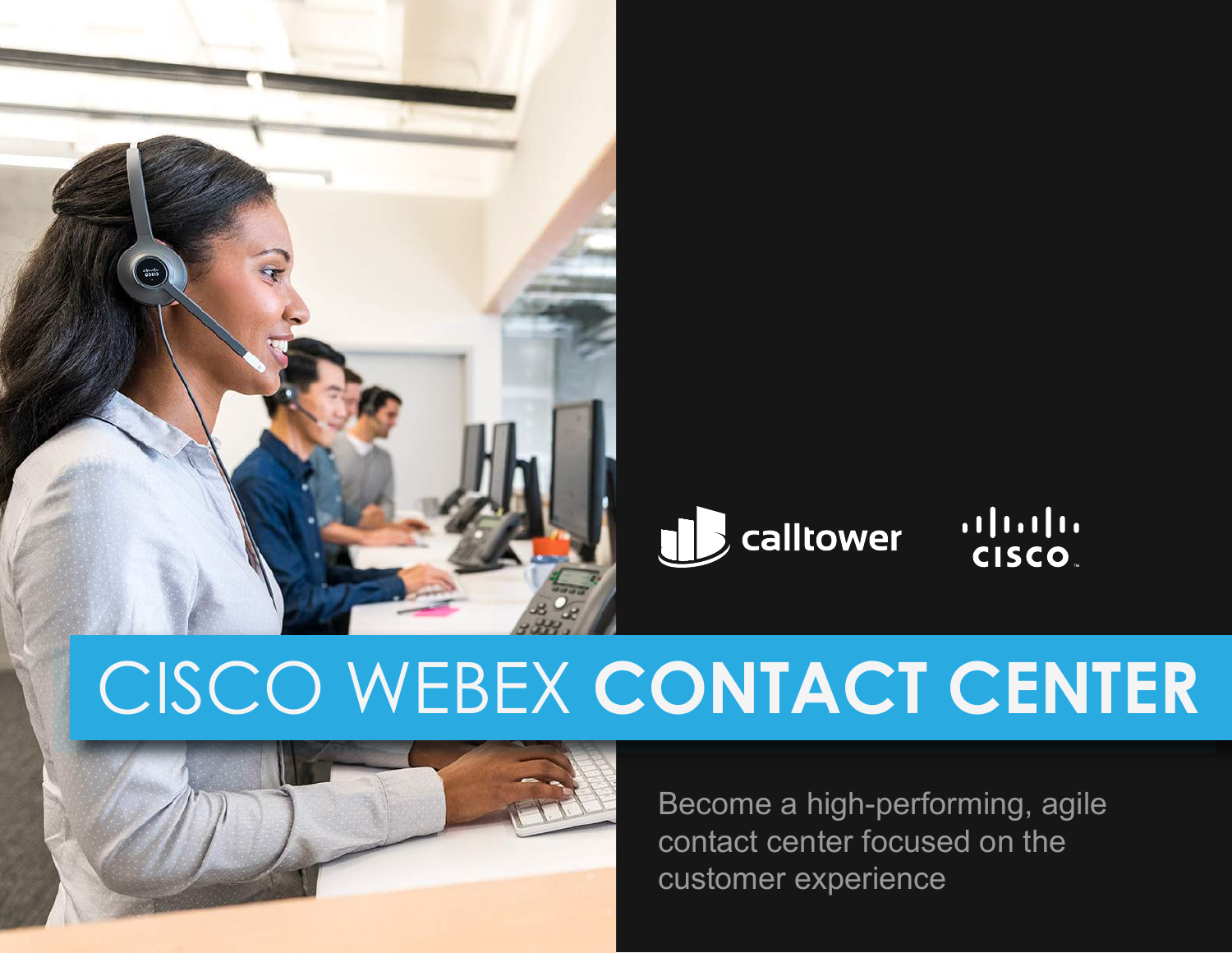While operational efficiency will always be a priority for contact centers, more and more are aspiring to be strategic corporate assets by contributing to revenues, improving agent performance and productivity, and increasing overall customer satisfaction and retention rates.

applying predictive analytics, Cisco® Webex<br>
Contact Center dynamically predicts each<br>
customer's needs and matches the customer with<br>
the best agent to handle that need, improving<br>
performance, sales, and the customer exp Cisco Webex® Contact Center provides sales and service contact center staff the ability to improve the customer experience and optimize performance with dynamic, predictive analytics. By leveraging the data in multiple contact center systems and applying predictive analytics, Cisco® Webex Contact Center dynamically predicts each customer's needs and matches the customer with the best agent to handle that need, improving performance, sales, and the customer experience.



# **THE SUCCESSFUL CONTACT CENTER**

Recent studies show that three key initiatives differentiate today's successful contact centers: agent performance management, analytics, and collaboration.

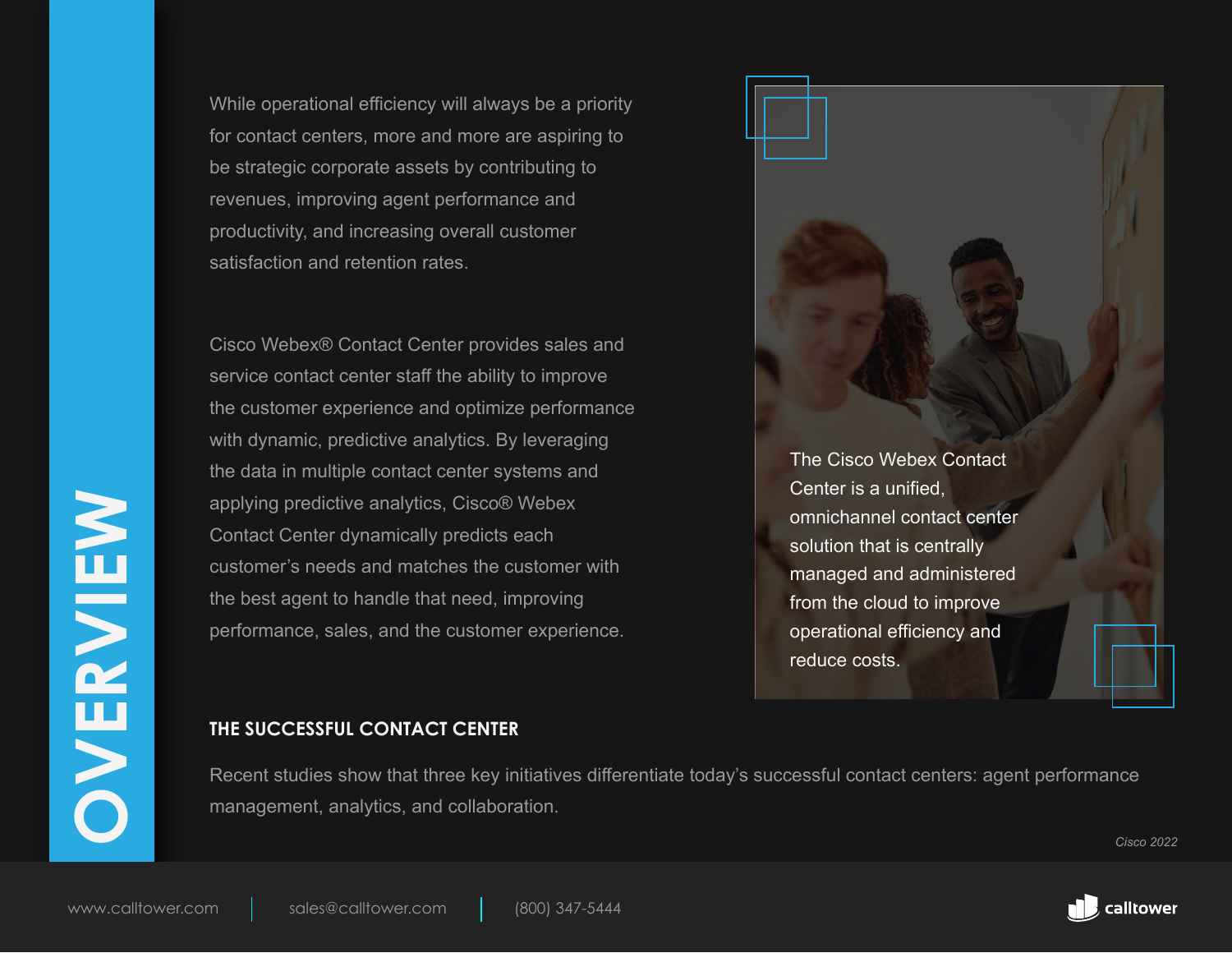# **AGENT PERFORMANCE MANAGEMENT**

Only 12% of contact centers match customers with agents based on agent performance

Fewer than 25% track agent performance<br>in real time

Only 27% consider their process of tracking agent performance to be very effective

- Contact Center Pipeline

# **ANALYTICS**

Best practice contact centers that use analytics to manage performance have increased revenue, greater upsell volume, and higher customer satisfaction per call.

# **AGENT AND EXPERT COLLABORATION**

|                   | <b>AGENT AND EXPERT COLLABORATION</b>                                                                         |                                                                                                   |  |
|-------------------|---------------------------------------------------------------------------------------------------------------|---------------------------------------------------------------------------------------------------|--|
|                   | Best practice contact centers that use analytics to manage performance have increased revenue, greater upsell |                                                                                                   |  |
|                   | volume, and higher customer satisfaction per call.                                                            |                                                                                                   |  |
|                   |                                                                                                               |                                                                                                   |  |
| <b>NEINE</b>      | 40% of customer support calls require assistance from<br>an expert to close                                   | 33% of customer contacts are not resolved during the<br>first interaction with the contact center |  |
| $\mathbf{H}$      |                                                                                                               |                                                                                                   |  |
| N                 | 12% of these customers will take their<br>business elsewhere                                                  | - ICMI, 451 Research                                                                              |  |
|                   |                                                                                                               |                                                                                                   |  |
|                   |                                                                                                               | <b>Cisco 2022</b>                                                                                 |  |
| www.calltower.com | sales@calltower.com<br>(800) 347-5444                                                                         | <b>z</b> calltower                                                                                |  |

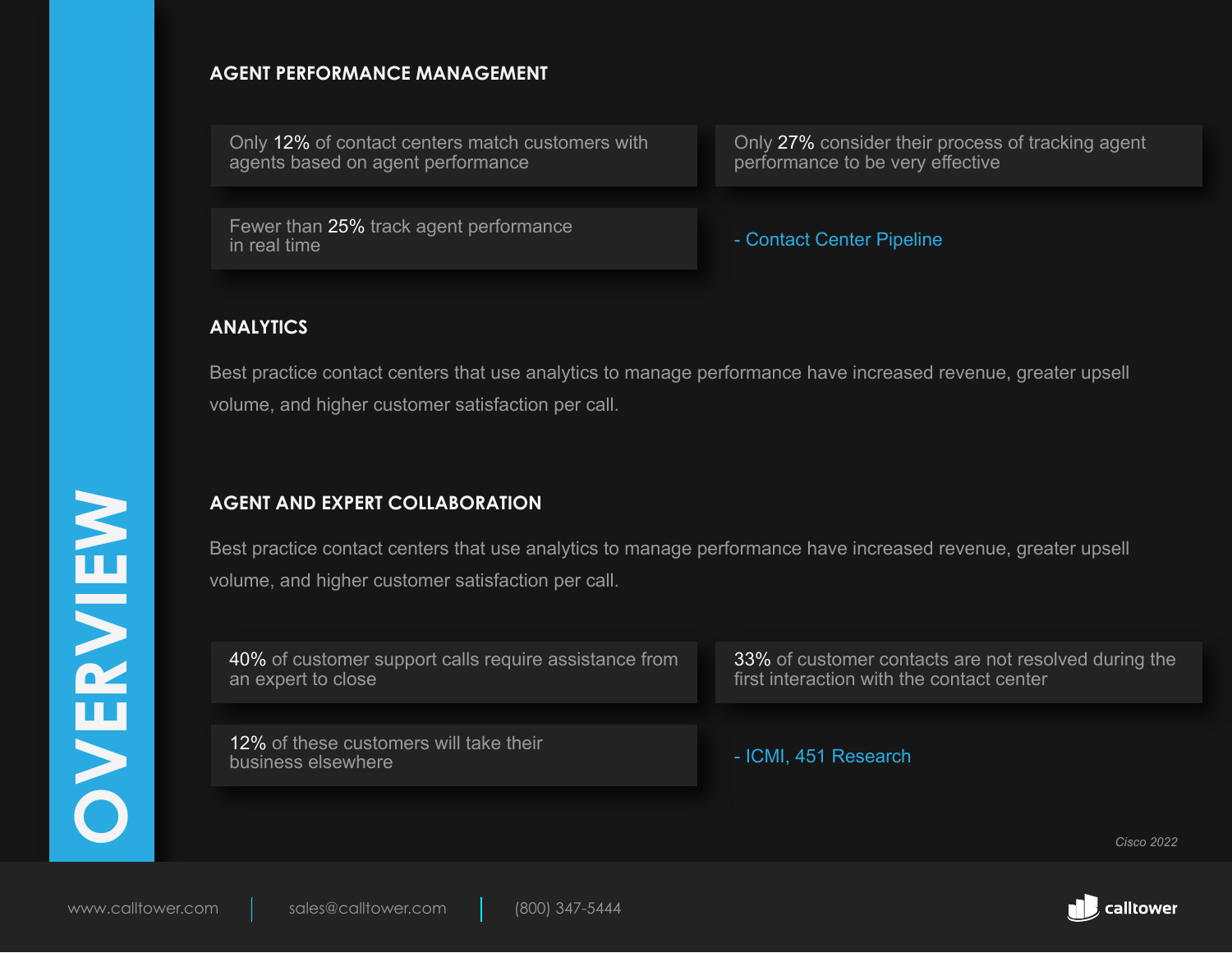The Cisco Webex Contact Center is a Software-as-a-Service (SaaS) offering that creates a single, global queue in the cloud from which to route omnichannel customer interactions to one or more teams, sites, or outsource partners. Webex Contact Center optimizes performance by dynamically determining how best to route each interaction based on predictive analytics.

## **IMPROVE BUSINESS OUTCOMES**

by increasing sales conversions, revenues, retention, customer satisfaction scores, and first contact resolutions.

## **OPTIMIZE THE CUSTOMER JOURNEY**

with analytics that tell you what is really happening and predictive analytics routing that anticipates customer needs and matches each customer to the right agent for that stage of their journey.

## **PROVIDE A CONSISTENTLY PERSONALIZED CUSTOMER EXPERIENCE GLOBALLY**

by centrally queuing voice, email, and chat so that the same routing rules are applied across the entire contact center.

### **REDUCE CALL ABANDON RATEST**

with a global queue that routes based on real-time data about call volumes, resource availability, and other variables.

## **IMPROVE PERFORMANCE ACROSS SITES**

by centrally monitoring the business and operational performance of agents, teams, sites, systems, and outsource partners in real time.

## **REDUCE ADMINISTRATIVE OVERHEAD**

by managing all contact center operations, resources, and interactions from a central command center in the cloud at a reduced TCO.

# **PROTECT YOUR INVESTMENTS**

because Webex Contact Center works with your existing Cisco systems and infrastructure, and leverages the data in your other contact center applications.

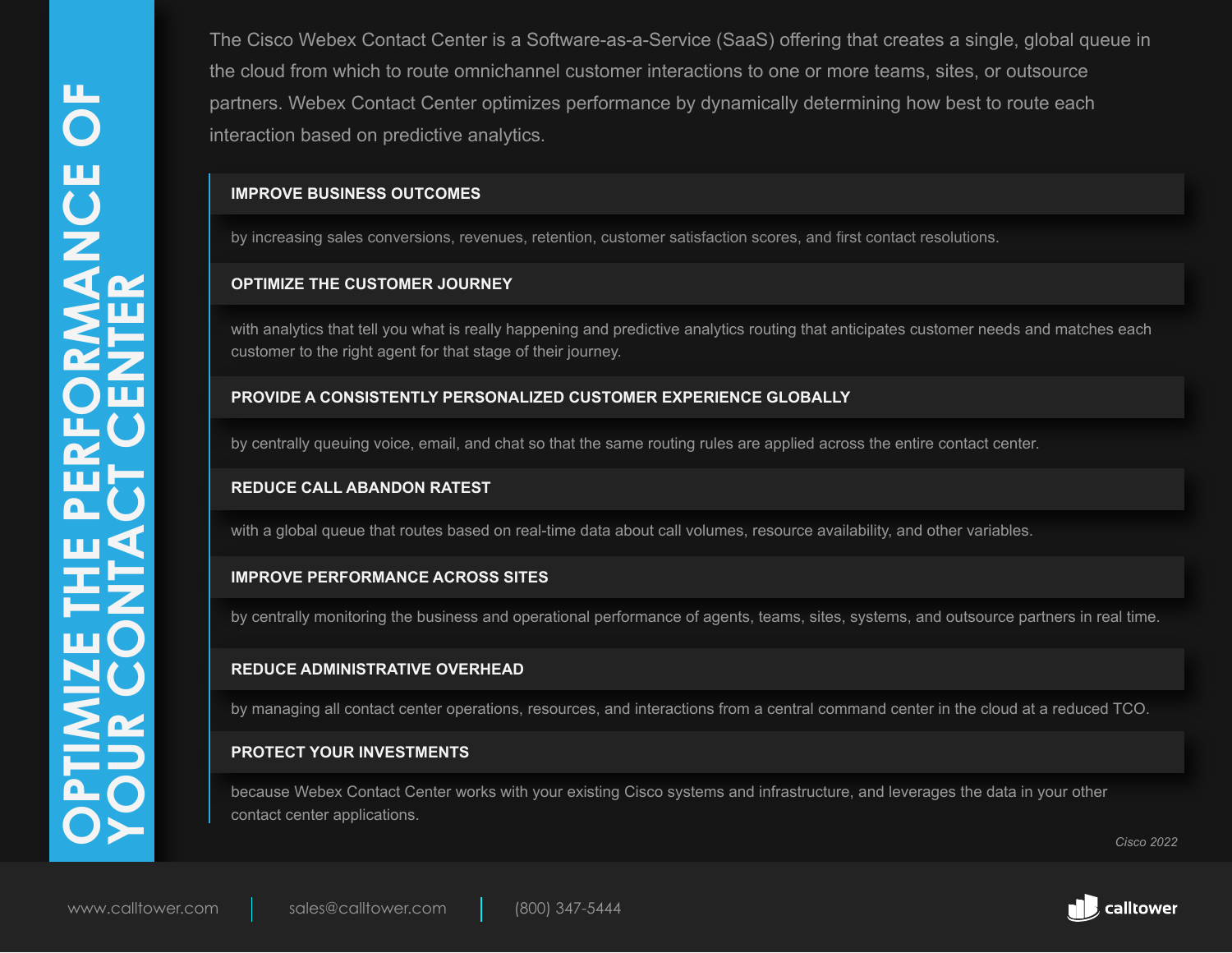Webex Contact Center gives you control over every incoming and outgoing interaction from a central point, regardless of organization, technology, or location. It knows which agents, teams, sites, and partners are available at any given time and sends each interaction to the agent with the best performance record for handling an issue. Collaboration capabilities for agents to engage peers inside and outside the contact center can improve your customers' experience and optimize the customer journey during every interaction.



#### **Outbound campaigns**

An outbound campaign manager automates outbound calls for sales and marketing campaigns. Preview and progressive dialing help assure agent productivity. Easy administration, a compliance tool, flexible and intelligent list management, and sophisticated dial management rules—including campaign chaining—put you in control.

#### **Comprehensive WFO suite in a unified environment**

A Cisco Unified Workforce Optimization Suite includes Workforce Management (WFM) with dynamic scheduling that encourages agent participation, Quality Management (QM), and "voice of the customer" insights across channels via speech, and desktop analytics.

#### **Native cloud**

Our Webex contact center is designed and built as a cloud solution with a design philosophy to bring security and unlimited visibility, flexibility, and scalability to contact centers. It can reduce complexity and expense and enhance productivity to lower the total cost of ownership. Flex pricing makes it easy to buy.

#### **Omnichannel**

Voice, email, and chat communications are in a unified environment for your agents, managers, and administrators, providing a seamless customer experience and eliminating data silos. Integrated interaction histories give the agent context about a customer and why they might be calling, enabling better customer service.

#### **Predictive analytics-based routing**

Customer and agent matching use big data analytics to understand your customer's journey to date, predict the customer's need, and identify the agent with the best performance record to meet that need and deliver the desired business results.

### **Agent and expert collaboration**

Embedded voice and chat collaboration capabilities and integration with unified communications provides on-demand collaboration between your agents, managers, and subject matter experts throughout the enterprise to speed first contact resolution and enhance your customer's journey.

#### **Business application integrations**

Plug-and-play connectors for CRM and other business applications (Salesforce, Microsoft Dynamics, Zendesk, and more) create seamless workflows that improve contact center performance and first contact resolution.

#### **360-degree customer journey analytics**

Cross-channel customer interactions with the same intent are linked and analyzed to understand the customer experience at each stage of the journey and improve your customer service. Data from other contact center systems, such as your CRM, Workforce Optimization (WFO), or outbound campaigns, is integrated and analyzed to provide a 360-degree view not possible before.

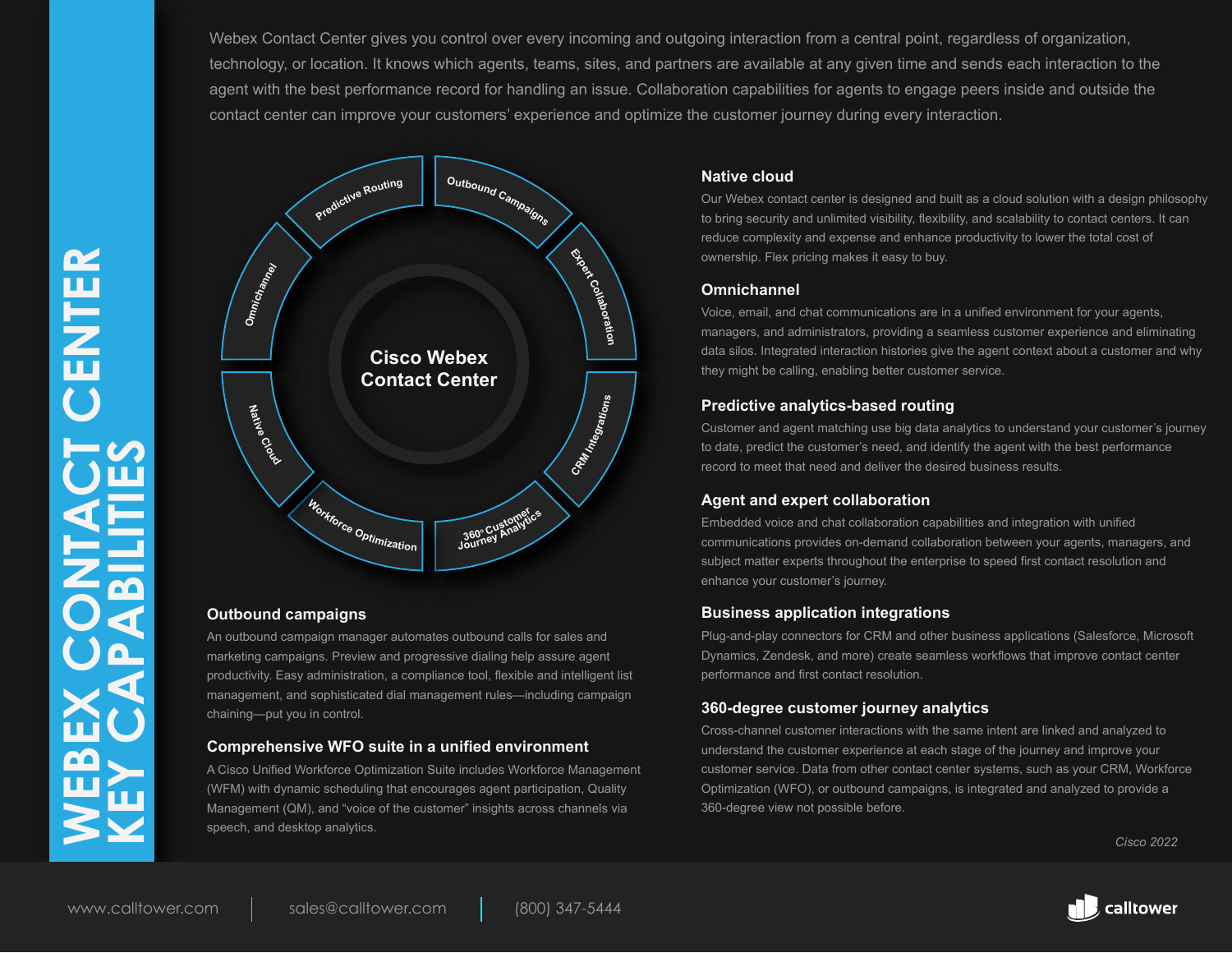The Customer Journey Analyzer brings data together from your Automated Call Distributor (ACD), Interactive Voice Response (IVR), Workforce Optimization (WFO), outbound campaign, Customer Relationship Management (CRM), and other customer applications and data sources into a customer engagement repository in the cloud. With all the data in one unified view, you can analyze, understand, manage, and automate customer interactions in new and innovative ways. Agent and customer activities can be directly linked to business outcomes, so you have the information you need to optimize the customer journey from beginning to end.

- □ Standard real-time dashboards and scheduled reports are easy to customize, or you can create your own.
- $\Box$ An interactive analytics tool enables the business user to combine data to create custom Key Performance Indicators (KPIs), and to drill deep into the data to determine root causes and what really matters to the business.



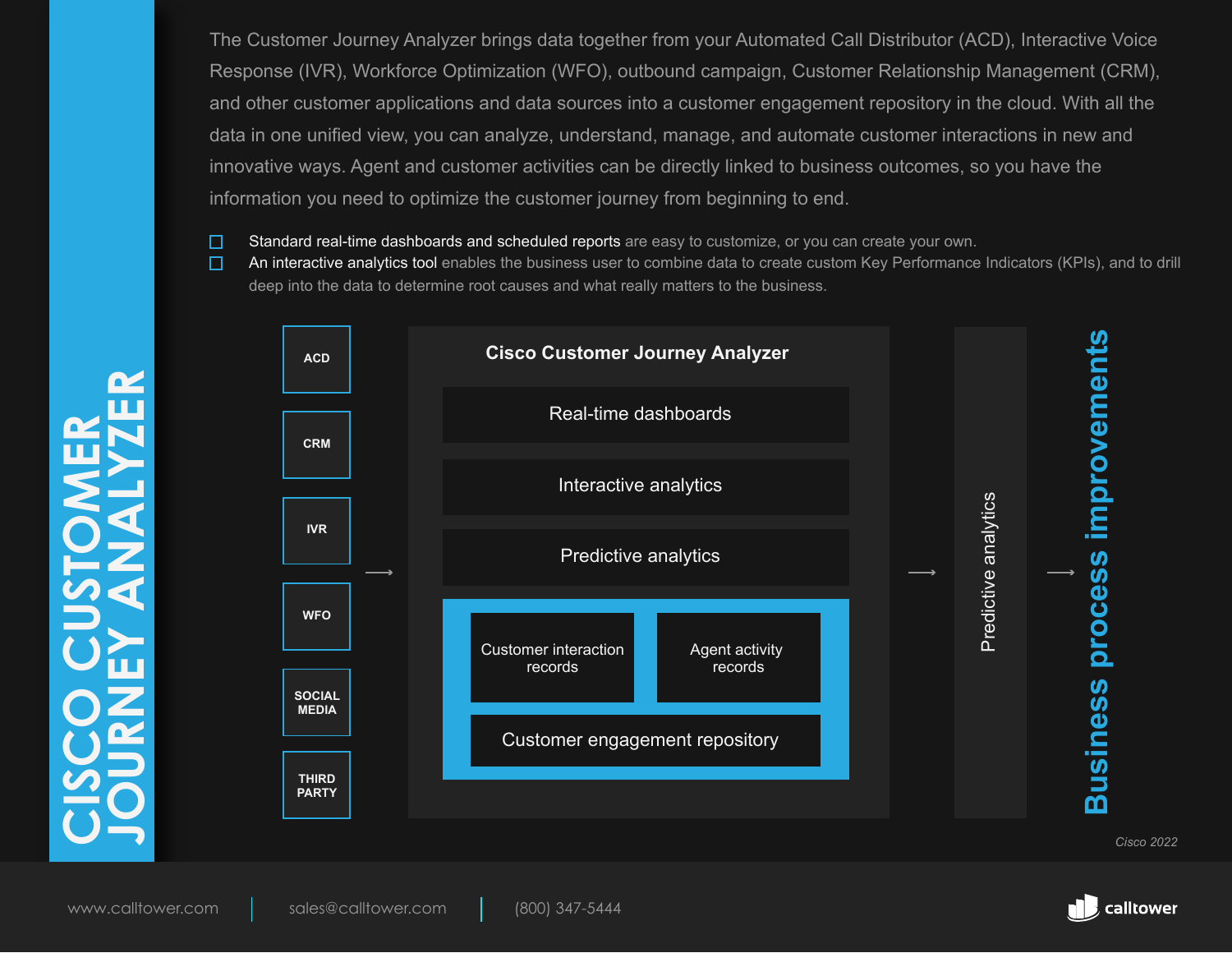

If you are an existing Cisco customer, we understand that you want to make the most of the investment you've made in your existing contact center systems. The Webex Contact Center can overlay your on-premises Cisco infrastructure and give you new, innovative functionality and centralized control of contact center operations from the cloud. If you are new to Cisco, we will help ensure that your business always has access to the most innovative features and capabilities, so you can optimize your contact center operations, business outcomes, and customer experience.